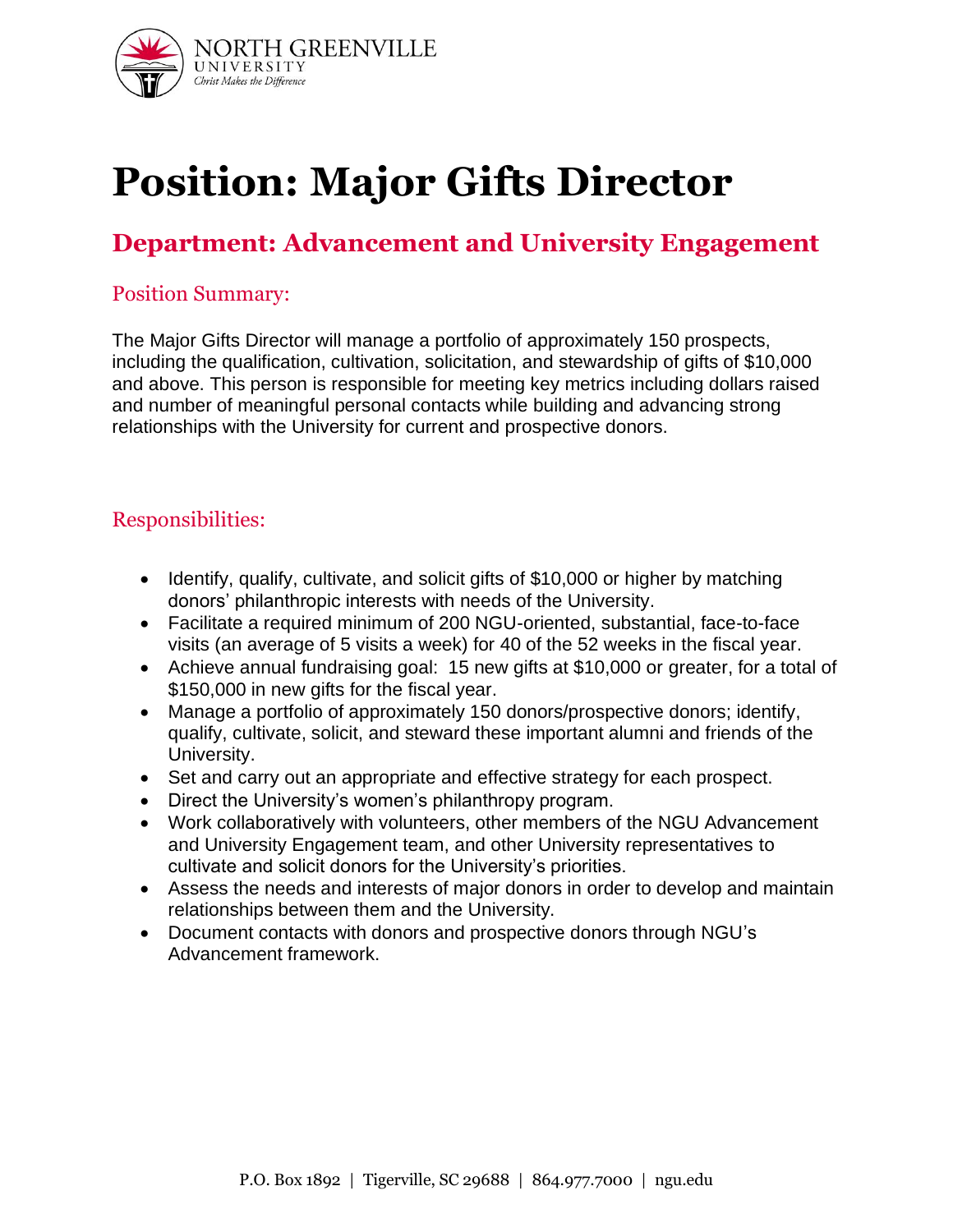

## Qualifications:

- Supports NGU's mission, core values, and commitment to a Christian lifestyle and character in keeping with biblical models.
- Must have a minimum of two years' experience in fundraising, preferably in higher education, and in cultivating and soliciting prospects capable of five- and six-figure gifts.
- A bachelor's degree in related field is required. A degree from NGU is preferred.
- Active in a biblically faithful evangelical church, preferably one affiliated with the Southern Baptist Convention.
- Awareness of and appreciation for the work of the Southern Baptist Convention and Baptist state conventions.
- Affirm an understanding of the Baptist Faith and Message 2000 and the University's Statement of Human Flourishing.
- Highly energetic professional with a track record of building donor relationships and closing gifts of \$10,000 and above.
- Self-motivated and self-starting.
- Possesses excellent oral, written, and interpersonal skills.
- Committed to the highest standards of personal and professional integrity.
- Willing to work evenings and weekends as needed to accomplish job responsibilities.

## Physical Requirements:

- Visual Abilities: read reports, create presentations and use a computer system.
- Hearing: hear well enough to communicate with co-workers, vendors, and students.
- Dexterity, grasping, feeling, write, type and use the telephone, copier, and computer systems.
- Mobility: open files and operate office machines; move between departments and attend meetings across campus.
- Talking: frequently convey detailed or important instructions and ideas accurately, loudly, or quickly.
- Lifting, pulling, pushing: exert up to 50 pounds of force occasionally, and/or up to 20 pounds of force frequently, and/or up to 10 pounds of force constantly to move objects.
- Cognitive/Emotional: ability to critically think and concentrate. Must be able to respond quickly to changes in conditions – 75‐100% of the time.